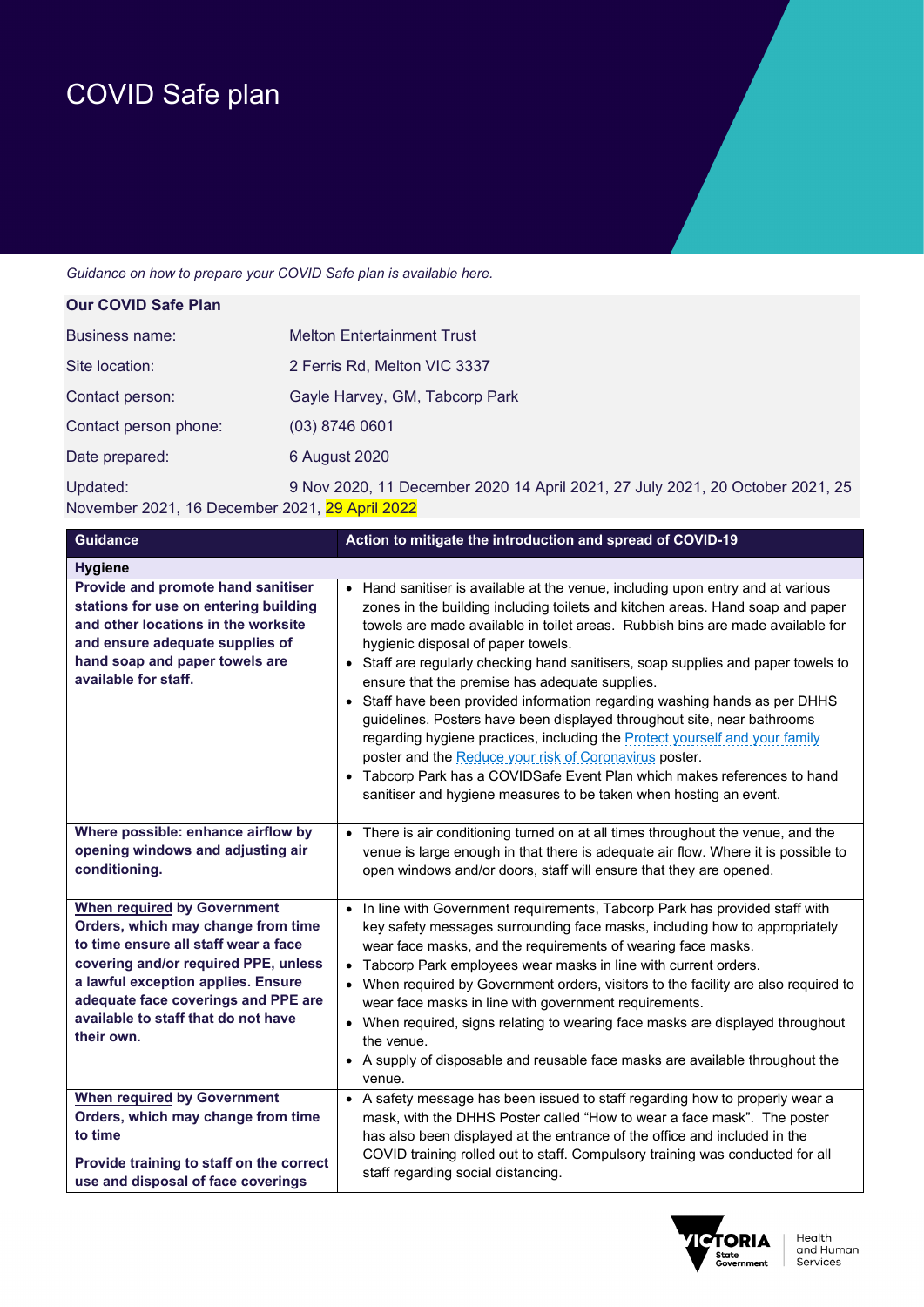| <b>Guidance</b>                                                                                | Action to mitigate the introduction and spread of COVID-19                                                                                                                                                                                                                                                                                                                                                                                                                                          |
|------------------------------------------------------------------------------------------------|-----------------------------------------------------------------------------------------------------------------------------------------------------------------------------------------------------------------------------------------------------------------------------------------------------------------------------------------------------------------------------------------------------------------------------------------------------------------------------------------------------|
| and PPE, and on good hygiene<br>practices and slowing the spread of<br>coronavirus (COVID-19). |                                                                                                                                                                                                                                                                                                                                                                                                                                                                                                     |
| Replace high-touch communal items<br>with alternatives.                                        | • Communal and self-serve facilities (such as buffets, cutlery containers or trays<br>and drink stations) have been removed.<br>Usage of single use condiments such as sugar, salt and pepper sachets.<br>• Staff have been advised to avoid sharing the use of equipment such as<br>phones, desks, headset, etc or where this cannot be avoided, they must be<br>wiped down prior to change over shifts.<br>Lift buttons are regular wiped down.<br>Gaming machines are wiped down after each use. |

| <b>Guidance</b>                                                                                                                                                            | Action to mitigate the introduction and spread of COVID-19                                                                                                                                                                                                                                                                                                                                                                                                                                                                                                                                              |
|----------------------------------------------------------------------------------------------------------------------------------------------------------------------------|---------------------------------------------------------------------------------------------------------------------------------------------------------------------------------------------------------------------------------------------------------------------------------------------------------------------------------------------------------------------------------------------------------------------------------------------------------------------------------------------------------------------------------------------------------------------------------------------------------|
| <b>Cleaning</b>                                                                                                                                                            |                                                                                                                                                                                                                                                                                                                                                                                                                                                                                                                                                                                                         |
| Increase environmental cleaning<br>(including between changes of staff),<br>ensure high touch surfaces are<br>cleaned and disinfected regularly (at<br>least twice daily). | • All high touch surfaces are regularly cleaned. This requirement was<br>communicated to staff. Cleaning frequency increases when hosting events and<br>race meetings to ensure touch points are cleaned more frequently.<br>General cleaning occurs twice a day, and scope of cleans include regular touch<br>points such as countertops, and door handles etc.<br>• At the end of each shift all high touch surfaces are cleaned and also throughout<br>the day (staff are wearing rubber gloves when cleaning).<br>Hand sanitiser is made available to ensure that hygiene practices are maintained. |
| Ensure adequate supplies of cleaning<br>products, including detergent and<br>disinfectant.                                                                                 | Tabcorp Park is fully equipped with adequate cleaning products, including<br>$\bullet$<br>detergent and disinfectant. There are increased cleaning frequencies to ensure<br>that all touchpoints are regularly cleaned (including door handles, countertops,<br>EFTPOS machines, printers. The processes adopted are consistent with the<br>'Cleaning and Disinfecting to Reduce COVID-19 Transmission' guidelines that<br>were issued by the Government. During racing events, touchpoint cleaning is<br>carried out during the course of the event by a roving cleaner.                               |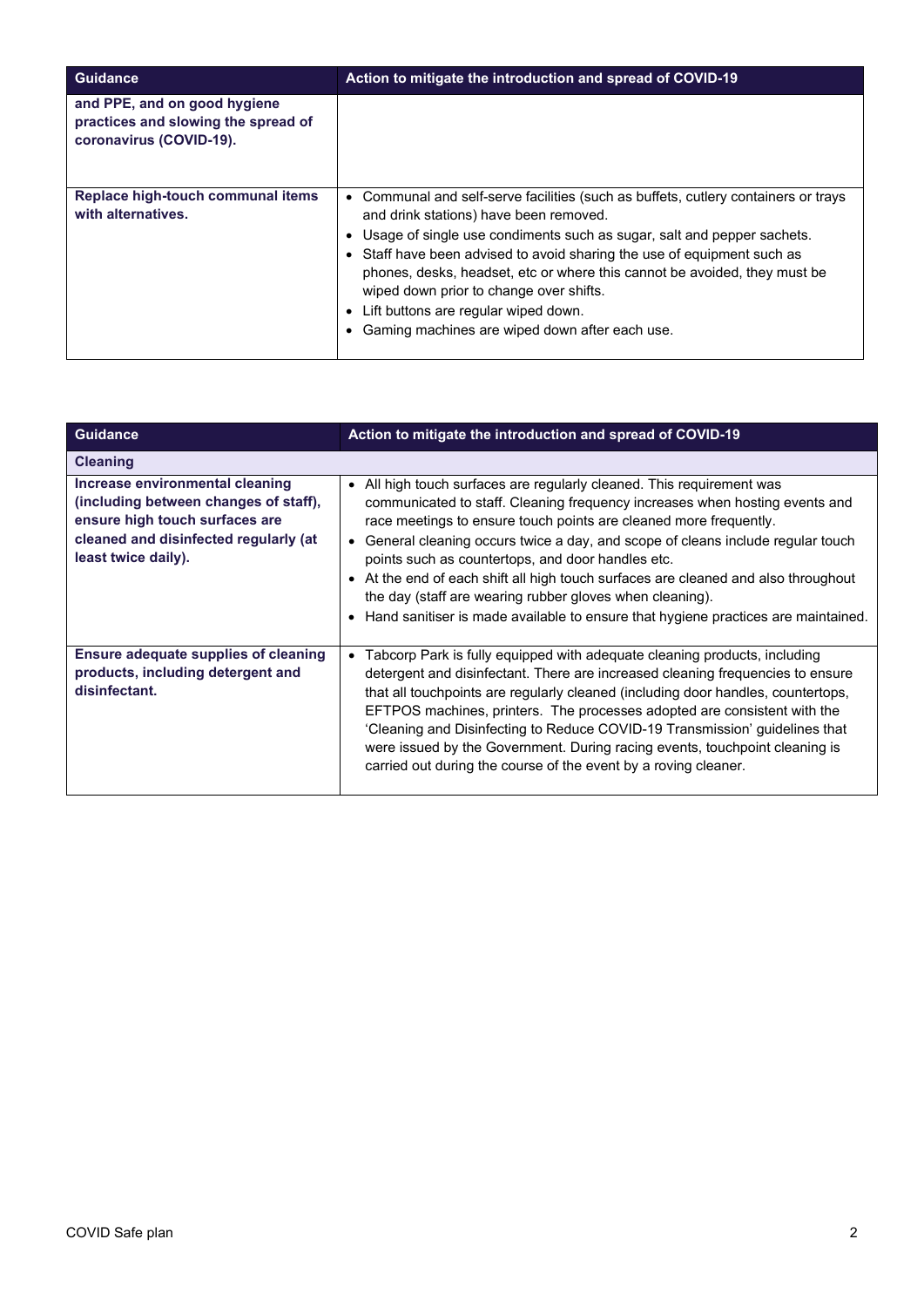| <b>Guidance</b>                                                                                                                                                                                                                                                                                                                                                                                                                                    | Action to mitigate the introduction and spread of COVID-19                                                                                                                                                                                                                                                                                                                                                                                                                                                                                                                                                                                                                                                                                                                                                                                        |
|----------------------------------------------------------------------------------------------------------------------------------------------------------------------------------------------------------------------------------------------------------------------------------------------------------------------------------------------------------------------------------------------------------------------------------------------------|---------------------------------------------------------------------------------------------------------------------------------------------------------------------------------------------------------------------------------------------------------------------------------------------------------------------------------------------------------------------------------------------------------------------------------------------------------------------------------------------------------------------------------------------------------------------------------------------------------------------------------------------------------------------------------------------------------------------------------------------------------------------------------------------------------------------------------------------------|
| Physical distancing and limiting workplace attendance                                                                                                                                                                                                                                                                                                                                                                                              |                                                                                                                                                                                                                                                                                                                                                                                                                                                                                                                                                                                                                                                                                                                                                                                                                                                   |
| Ensure that all staff that can work<br>from home, do work from home.                                                                                                                                                                                                                                                                                                                                                                               | • Employees returned to the workplace in line with the industry re-start guidelines<br>for Hospitality<br>Office and managerial staff may negotiate working from home arrangements via<br>$\bullet$<br>consultation with the General Manager                                                                                                                                                                                                                                                                                                                                                                                                                                                                                                                                                                                                      |
| Establish a system that ensures staff<br>members are not working across<br>multiple settings/work sites.                                                                                                                                                                                                                                                                                                                                           | • Staff that are required to perform their duties on site have been advised to limit<br>interactions with staff from other areas of the venue where possible.<br>• Tabcorp Park maintains updated records of all employee phone numbers and<br>emergency contacts. These records are retained in a secure location and only<br>accessible by authorised persons for privacy purposes.<br>• All employees have been advised to download the COVIDSafe App.<br>• Tabcorp Park employees that have more than one job, have provided written<br>declaration of such listing their employers and COVIDSafe arrangements in place<br>which is recorded and retained by Tabcorp Park.                                                                                                                                                                    |
| Establish a system to screen<br>employees and visitors before<br>accessing the workplace. Employers<br>cannot require employees to work<br>when unwell.<br>Only fully vaccinated workers and<br>patrons can work in / attend the<br>hospitality areas in compliance with<br>Victoria's roadmap.<br>Race day staff and Office workers<br>must be vaccinated in line with the<br><b>COVID-19 Mandatory Vaccination</b><br>(Specified Workers) Orders | • Employees are advised that where they are feeling unwell, have any COVID<br>symptoms, awaiting testing results that they do not come to work. Where they<br>have been exposed to COVID-19 either as a workplace or other contact type,<br>employees are required to complete Rapid Antigen Tests (RATs) five times over<br>the 7 days that previously would have been the isolation period. The RATs shall<br>be provided to them by Tabcorp Park. There are policies in place which guide<br>the reporting of COVID confirmed cases. There is a COVID Reporting Team<br>which has the responsibility of assessing and responding to COVID related<br>reports.<br>• Vaccination status of employees have been recorded by Tabcorp Park.                                                                                                         |
| <b>Exclusive use by one school</b><br>The Orders provide for an exception<br>to the obligation to view patron<br>vaccination status in the<br>circumstance that the venue is for the<br>exclusive use of one school                                                                                                                                                                                                                                | In these circumstances, Tabcorp Park will:<br>Ensure that there are no other functions upstairs when a school has their<br>$\bullet$<br>function (no other schools having a function and no other external<br>functions)<br>There will be a separate entrance and exit door for the exclusive use of the<br>$\bullet$<br>school.<br>Rope & stanchions will be set up from the entry point (hotel door) to the<br>$\bullet$<br>stairs leading to the function area. The stairs will not be accessible by<br>other patrons. (Hotel guests would need to use the stairs on the left-hand<br>side, if not using a lift)<br>On the first-floor function area, rope & stanchions will be positioned from<br>$\bullet$<br>the stairs to the right-hand corner of the lifts.<br>The area will undergo full and thorough cleaning post event.<br>$\bullet$ |
| When required, configure communal<br>work areas so that there is no more<br>than one worker per four square<br>meters of enclosed workspace, and<br>employees are spaced at least 1.5m<br>apart. Also consider installing screens<br>or barriers.<br>Use floor markings to provide                                                                                                                                                                 | • There is only one employee working at reception. All cleaners, duty managers,<br>kitchen hands and support staff are all instructed to keep at least 1.5 metre<br>distance from one another at all times. They have also been instructed to<br>minimise interactions with other areas of the business. For example, cleaners<br>and laundry not to interact with support staff and kitchen staff, limited interaction<br>with racing areas of the venue.<br>• All areas that are prone to congregation have been identified and appropriate                                                                                                                                                                                                                                                                                                     |
| minimum physical distancing guides<br>between workstations or areas that                                                                                                                                                                                                                                                                                                                                                                           | signage and floor markings are in place to strengthen the message of adhering to<br>the 1.5 metre physical distancing requirement.                                                                                                                                                                                                                                                                                                                                                                                                                                                                                                                                                                                                                                                                                                                |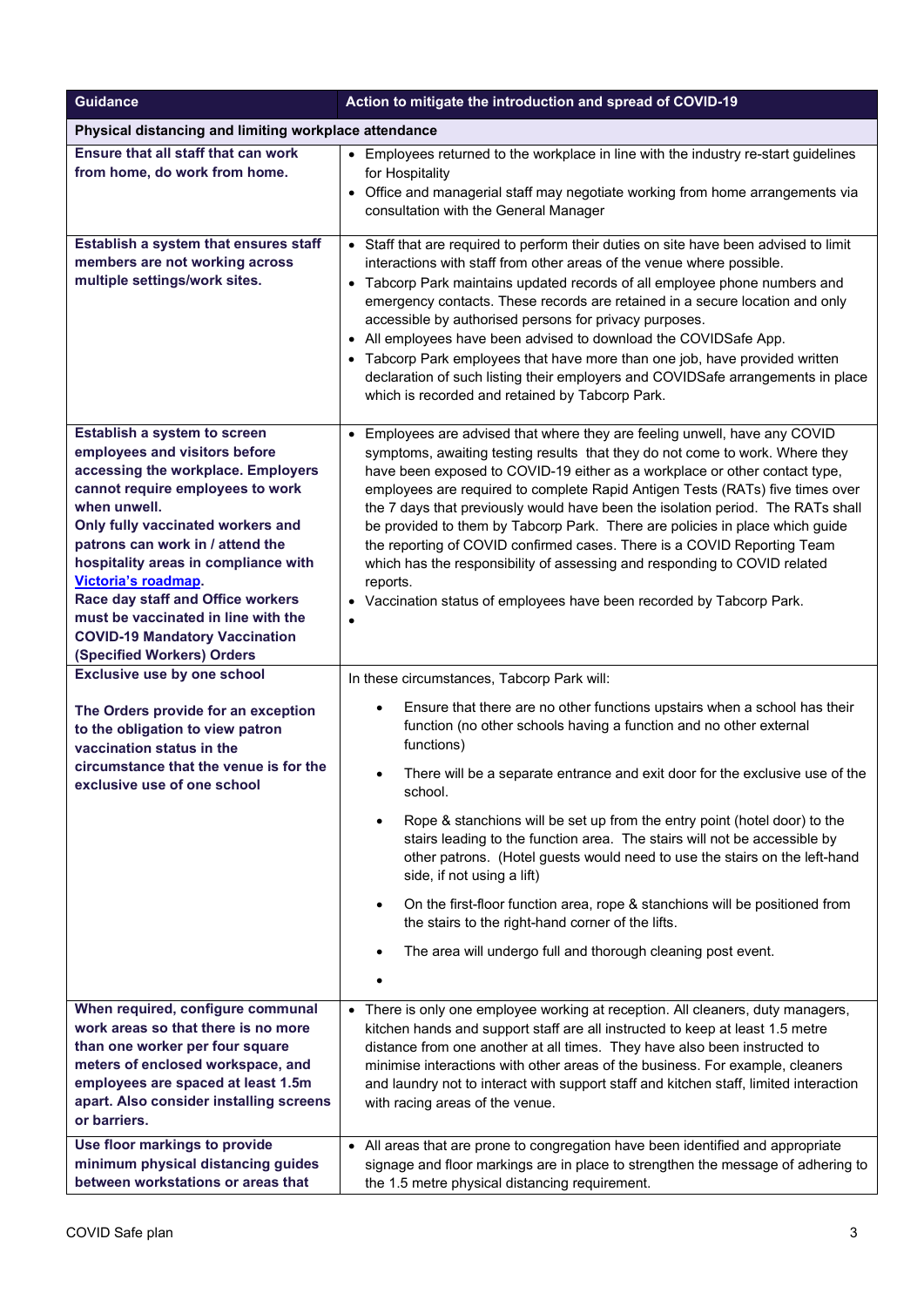| <b>Guidance</b>                                                                                                                                                                                                                                                                                                | Action to mitigate the introduction and spread of COVID-19                                                                                                                                                                                                                                                                                                                                                                                                                                                                                                                                                             |
|----------------------------------------------------------------------------------------------------------------------------------------------------------------------------------------------------------------------------------------------------------------------------------------------------------------|------------------------------------------------------------------------------------------------------------------------------------------------------------------------------------------------------------------------------------------------------------------------------------------------------------------------------------------------------------------------------------------------------------------------------------------------------------------------------------------------------------------------------------------------------------------------------------------------------------------------|
| are likely to create a congregation of<br>staff.                                                                                                                                                                                                                                                               | • Tabcorp Park has a COVIDSafe Event Plan which makes references to<br>identification of areas which are prone to crowd congregation and the measures<br>in place to ensure floor markers and social distancing posters.<br>• Where required by Orders, internal rooms have signs at entry as well as inside<br>the rooms that detail the maximum number of persons at the room at any given<br>time, which is in line with Government density quotient requirements.                                                                                                                                                  |
| Modify the alignment of workstations<br>so that employees do not face one<br>another.                                                                                                                                                                                                                          | • There is only one person at reception.<br>• There are ample workstations in the office to allow for physical distancing and<br>there are clear signs displaying social distancing requirements.<br>• Gaming and hospitality staff are required to always maintain 1.5 metres from one<br>another.                                                                                                                                                                                                                                                                                                                    |
| Minimise the build-up of employees<br>waiting to enter and exit the<br>workplace.                                                                                                                                                                                                                              | • There are multiple entry points throughout the venue which allows for employees<br>to enter from multiple locations.<br>• Employees have staggered start and finish times.                                                                                                                                                                                                                                                                                                                                                                                                                                           |
| Provide training to staff on physical<br>distancing expectations while working<br>and socialising (e.g. during<br>lunchbreaks).                                                                                                                                                                                | • Training has been provided to staff regarding infectious control, and safety<br>messages are regularly provided which reiterate social distancing requirements.<br>• A copy of the COVIDSafe Plan and COVIDSafe Event Plan has been<br>communicated to staff.<br>• Posters are displayed throughout the venue which promote social distancing<br>practices.                                                                                                                                                                                                                                                          |
| Review delivery protocols to limit<br>contact between delivery drivers and<br>staff.                                                                                                                                                                                                                           | Delivery of inventory is provided via the loading dock with contactless delivery<br>$\bullet$<br>options for 98% of delivery. There is the rare occurrence where delivery drivers<br>require signatures on delivery dockets / credit notes, but strict physical distancing<br>is exercised if this is required.<br>• All delivery drivers are required to sign in if they will be onsite for more than 15<br>minutes.<br>• When accepting goods, Tabcorp Park staff highlight the sanitising stations to<br>drivers to ensure that they sanitise before they conduct any work or handling of<br>goods being delivered. |
| Review and update work rosters and<br>timetables where possible to ensure<br>temporal as well as physical<br>distancing.                                                                                                                                                                                       | • Team or group meetings of any nature held at the venue will ensure adequate<br>spacing to allow for 1.5m social distancing<br>Only rostered staff are to come into work.<br>Extra staff will be working where there are events in place, including extra<br>$\bullet$<br>security to ensure social distancing can be maintained. The COVID Safe Event<br>Plan provides further details of social distancing and staff controls during events.                                                                                                                                                                        |
| <b>WHEN REQUIRED BY GOVERNMENT</b><br><b>ORDERS</b><br>Where relevant, ensure clear and<br>visible signage in areas that are open<br>to the general public that specifies<br>maximum occupancy of that space, as<br>determined by the 'Two or Four<br>square metre rule (dependant on<br>current restrictions) | • All internal rooms have been measured and posters displayed in the entry and<br>inside each internal room indicating the maximum number of persons allowable<br>at any given time, in accordance with Government orders.                                                                                                                                                                                                                                                                                                                                                                                             |

| <b>Guidance</b>       | Action to ensure effective record keeping |
|-----------------------|-------------------------------------------|
| <b>Record keeping</b> |                                           |
|                       |                                           |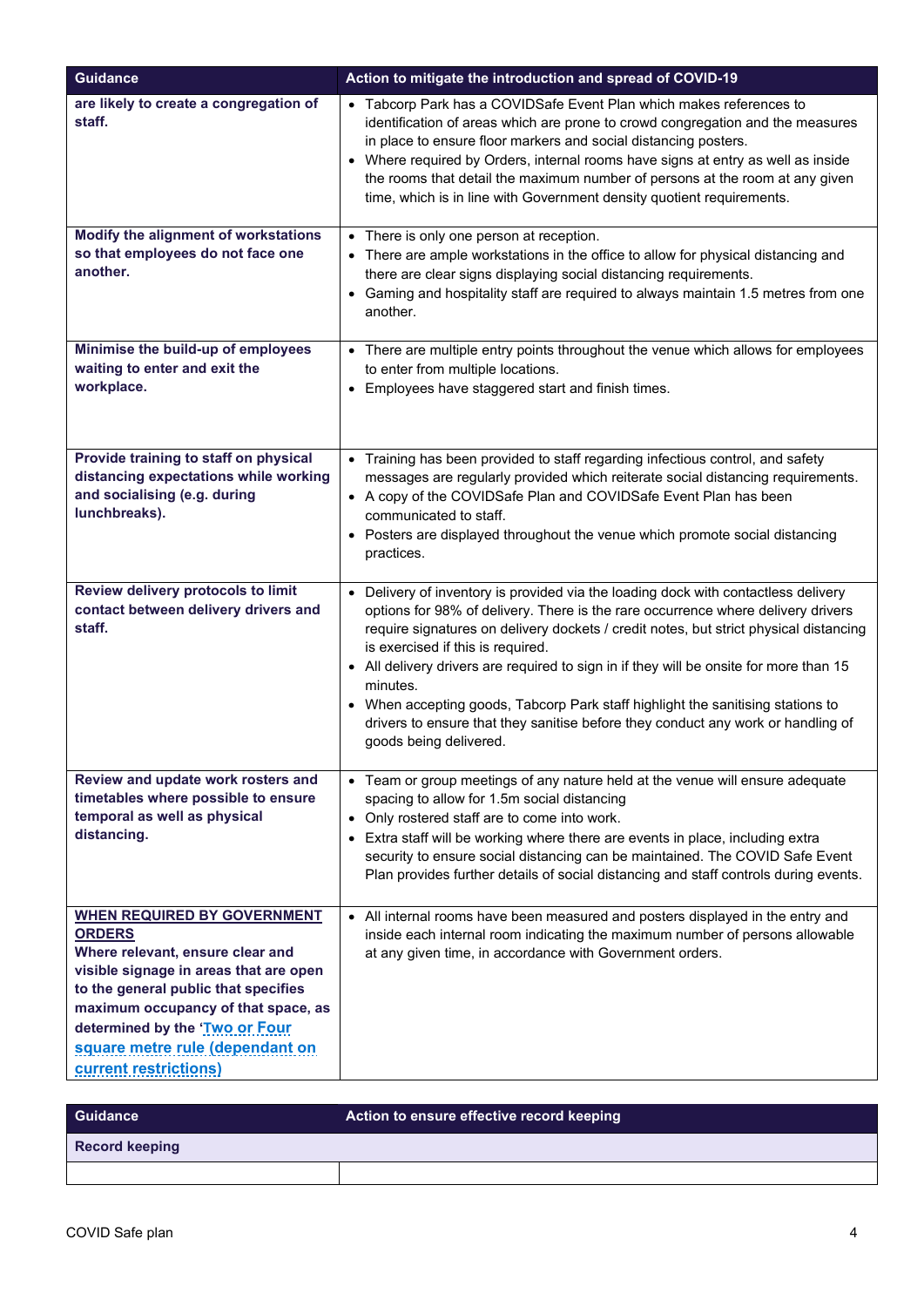| <b>Guidance</b>                                                                                               | Action to ensure effective record keeping                                                                                                                                                                                                                                                                                                                                                                                                                                                                                                                                                                                                    |
|---------------------------------------------------------------------------------------------------------------|----------------------------------------------------------------------------------------------------------------------------------------------------------------------------------------------------------------------------------------------------------------------------------------------------------------------------------------------------------------------------------------------------------------------------------------------------------------------------------------------------------------------------------------------------------------------------------------------------------------------------------------------|
| Provide guidance to staff on the<br>effective use of the workplace OHS<br>reporting system (where available). | Tabcorp Park employees have been provided with communications regarding the<br>$\bullet$<br>protocols surrounding reporting COVID related incidents via the COVID Reporting<br>team which must be done by logging onto the Trots website and completing the<br>COVID Reporting Form or alternatively by contacting the OHS Reporting Line<br>directly. This has been communicated via an email to all staff and Club Officials.<br>Staff also have access to a safety message, and communications via the trots<br>website. The COVID-19 Reporting and Response Policy and Procedure also<br>documents the step by step reporting processes. |
| <b>Maintain employee vaccination status</b><br>records as per the Pandemic<br>(Workplace) Order               | • Vaccination status has been recorded for employees.                                                                                                                                                                                                                                                                                                                                                                                                                                                                                                                                                                                        |

| <b>Guidance</b>                                                                                                                         | Action to prepare for your response                                                                                                                                                                                                                                                                                                                                                                                |
|-----------------------------------------------------------------------------------------------------------------------------------------|--------------------------------------------------------------------------------------------------------------------------------------------------------------------------------------------------------------------------------------------------------------------------------------------------------------------------------------------------------------------------------------------------------------------|
| Preparing your response to a suspected or confirmed COVID-19 case                                                                       |                                                                                                                                                                                                                                                                                                                                                                                                                    |
| Prepare or update your business<br>continuity plan to consider the<br>impacts of an outbreak and potential<br>closure of the workplace. | • Tabcorp Park has a Business Continuity Plan which covers pandemics and has a<br>business impact assessment on pandemics such as COVID and appropriate<br>recovery steps. The Business Continuity Plan for pandemics has been activated<br>since 11 March 2020.<br>• The Crisis Management Team meets to discuss the pandemic and ongoing<br>operational considerations with relation to biosecurity controls.    |
| Prepare to assist DH with contact<br>tracing and providing staff and visitor<br>records to support contact tracing.                     | • Tabcorp Park has established a COVID-19 Reporting and Response Policy and<br>Procedure and COVID reporting procedures to ensure that any instance of<br>COVID testing or confirmed case is reported to and responded to promptly so as<br>to mitigate risk exposure.                                                                                                                                             |
| Prepare to undertake cleaning and<br>disinfection at your business<br>premises.                                                         | • As part of our response procedures and as highlighted within the COVID-19<br>Reporting and Response Policy and Procedure, Tabcorp Park will maintain<br>regular twice daily cleaning of touchpoints and other surfaces.                                                                                                                                                                                          |
| Prepare for how you will manage a<br>suspected or confirmed case in an<br>employee during work hours.                                   | The process for responding to a suspected or confirmed case when an employee<br>is at the premises is detailed in Tabcorp Park's COVID-19 Reporting and<br>Response Policy and Procedure. This document highlights the need to segregate<br>the person from all other persons, and to ensure that the person has proper PPE,<br>and then transporting them safely to their home by private means or to a hospital. |